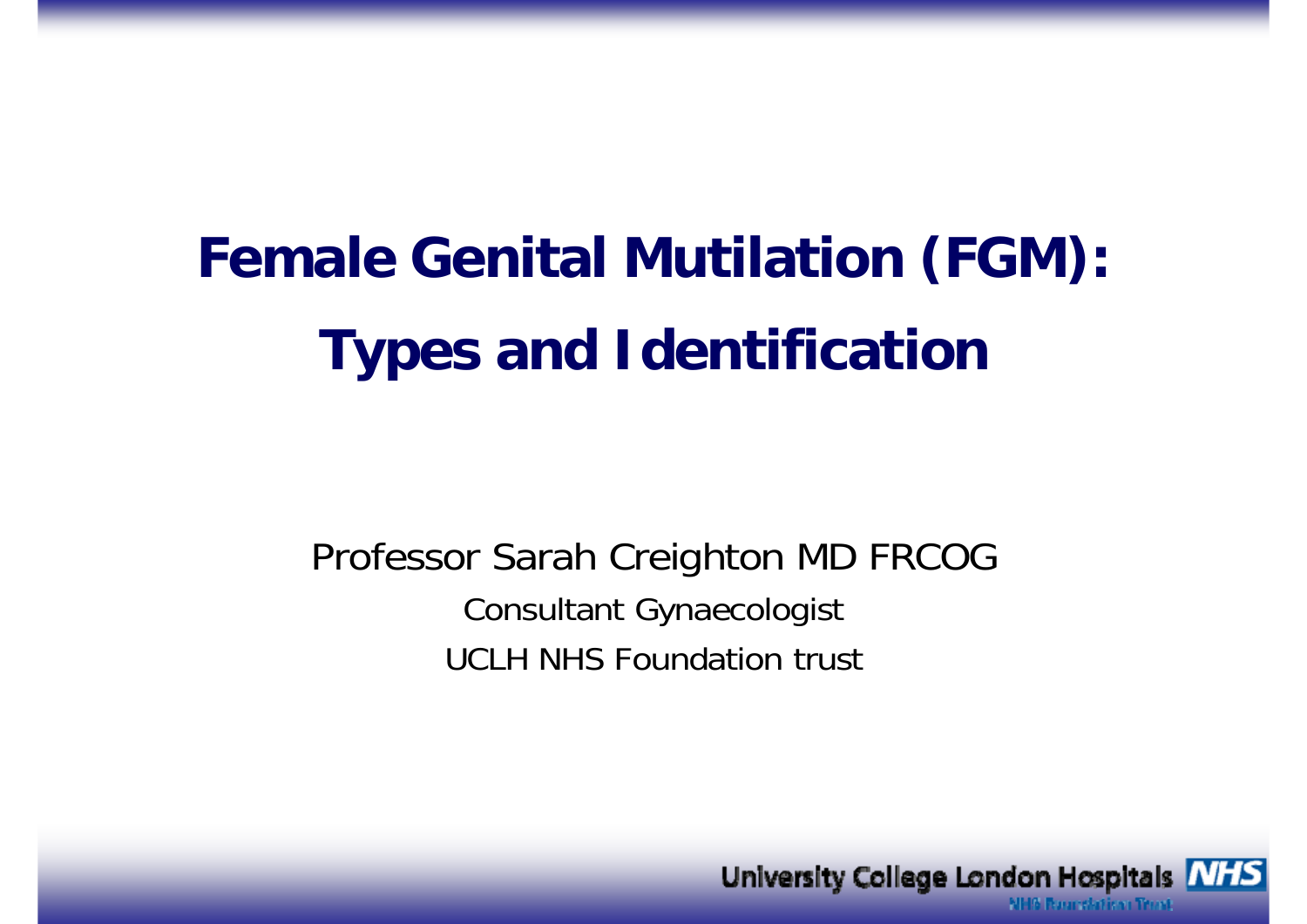### **FGMWHO Definition 2014**

- • All procedures that intentionally alter or cause injury to the female genital organs for non-medical reasons.
- •• Performed on girls most commonly between the ages of infancy and age 15 years. Tools used include knives, scissors, scalpels, pieces of glass and razor blades. Anaesthetics and antiseptics are rarely used.
- $\bullet$ 3 million girls in Africa undergo FGM each year
- • More than 125 million women in Africa and the Middle East live with consequences of FGM

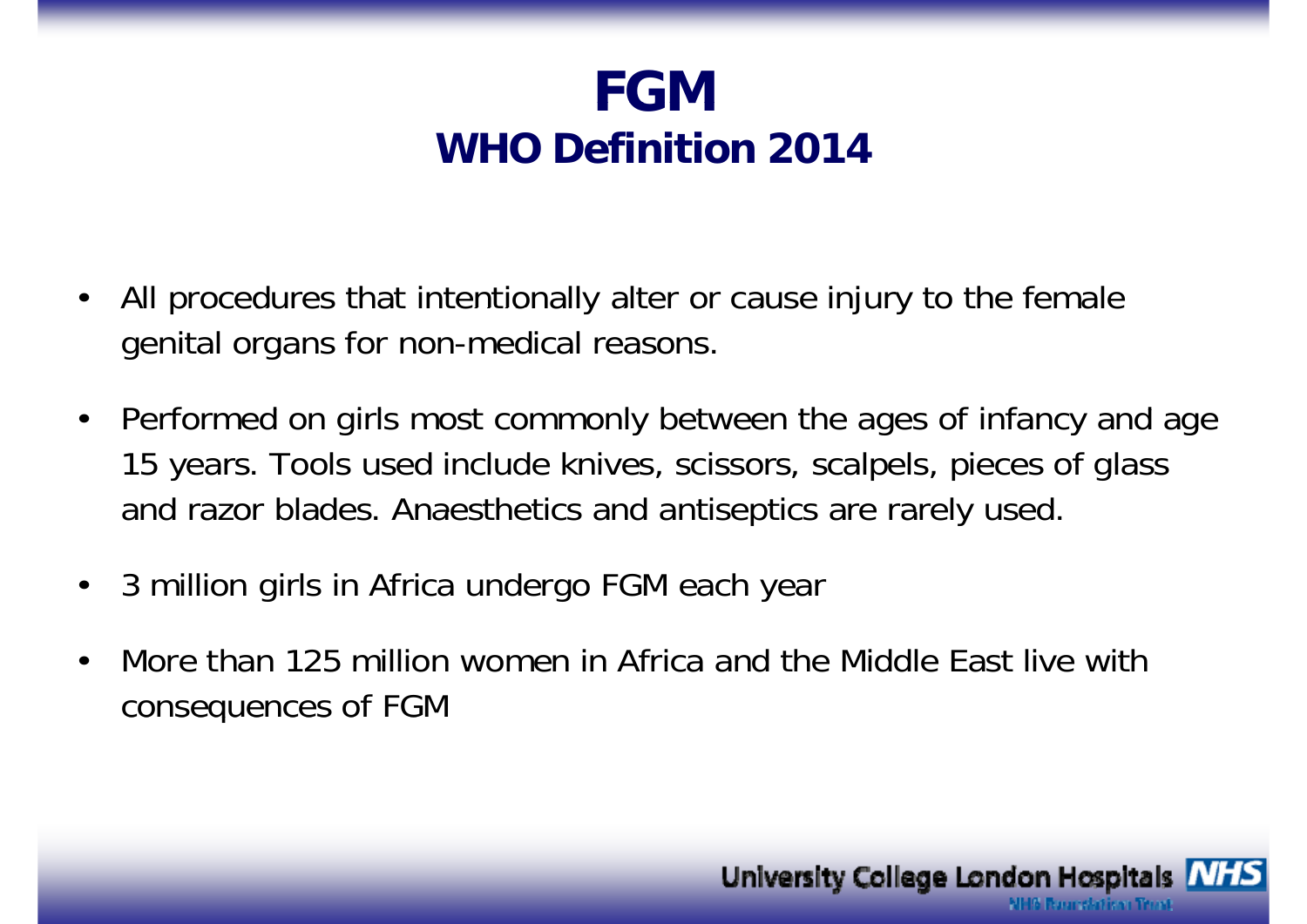## **Consequences of FGM**

### **WHO Systematic Review 2003**

- There are NO health benefits to FGM
- **Risks include**  $\bullet$ 
	- Death
	- Haemorrhage
	- Infection (HIV, tetanus, gangrene)
	- Inclusion cysts and keloid
	- Dyspareunia
	- Psychological/ psychosexual

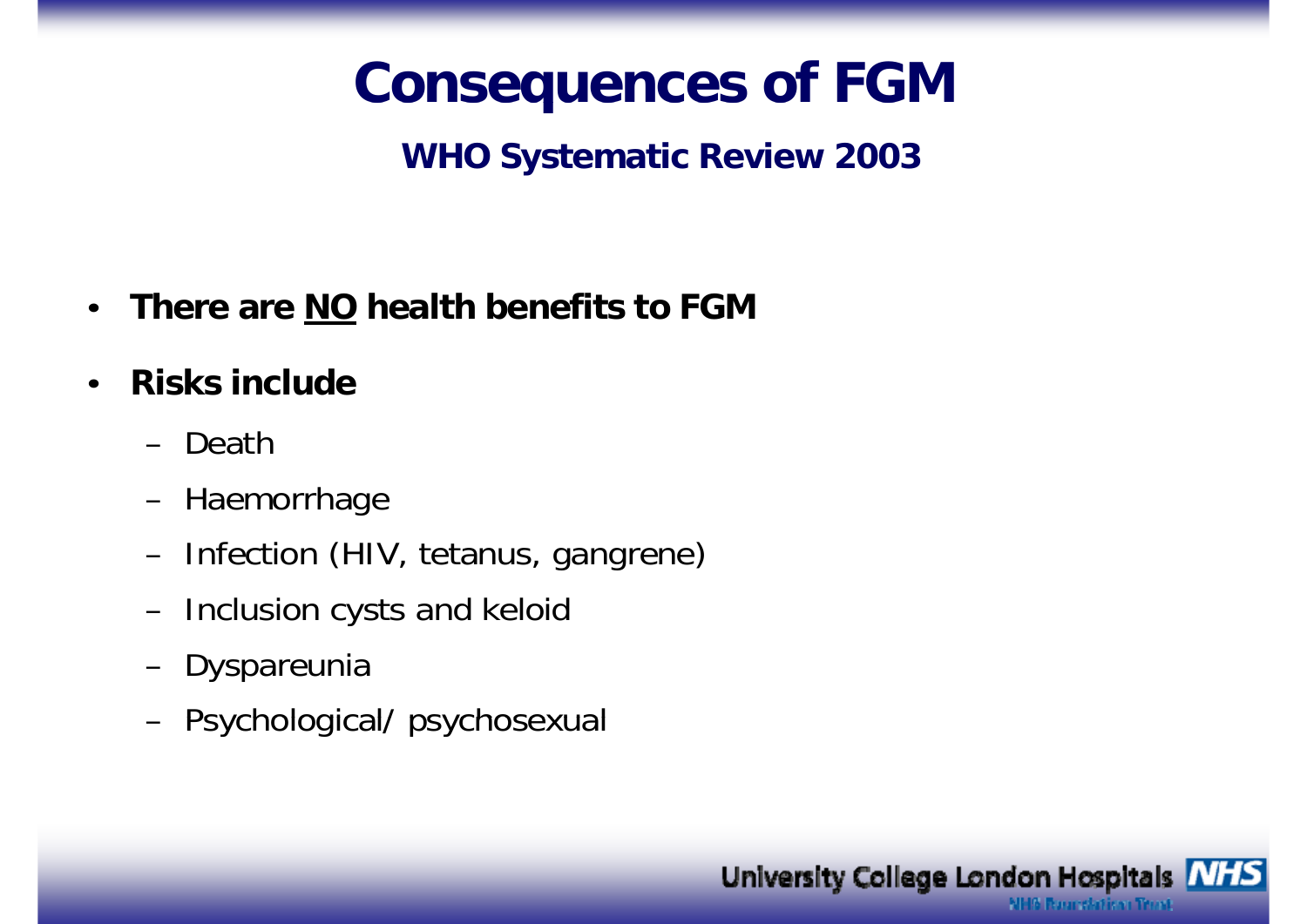## **Consequences**

#### Lancet 2006 367:1835-41

- •28,509 women in 6 African Countries
- $\bullet$  Increased rates of
	- Caesarean Section
	- Post-partum haemorrhage
	- Episiotomy and tears
	- Perinatal death

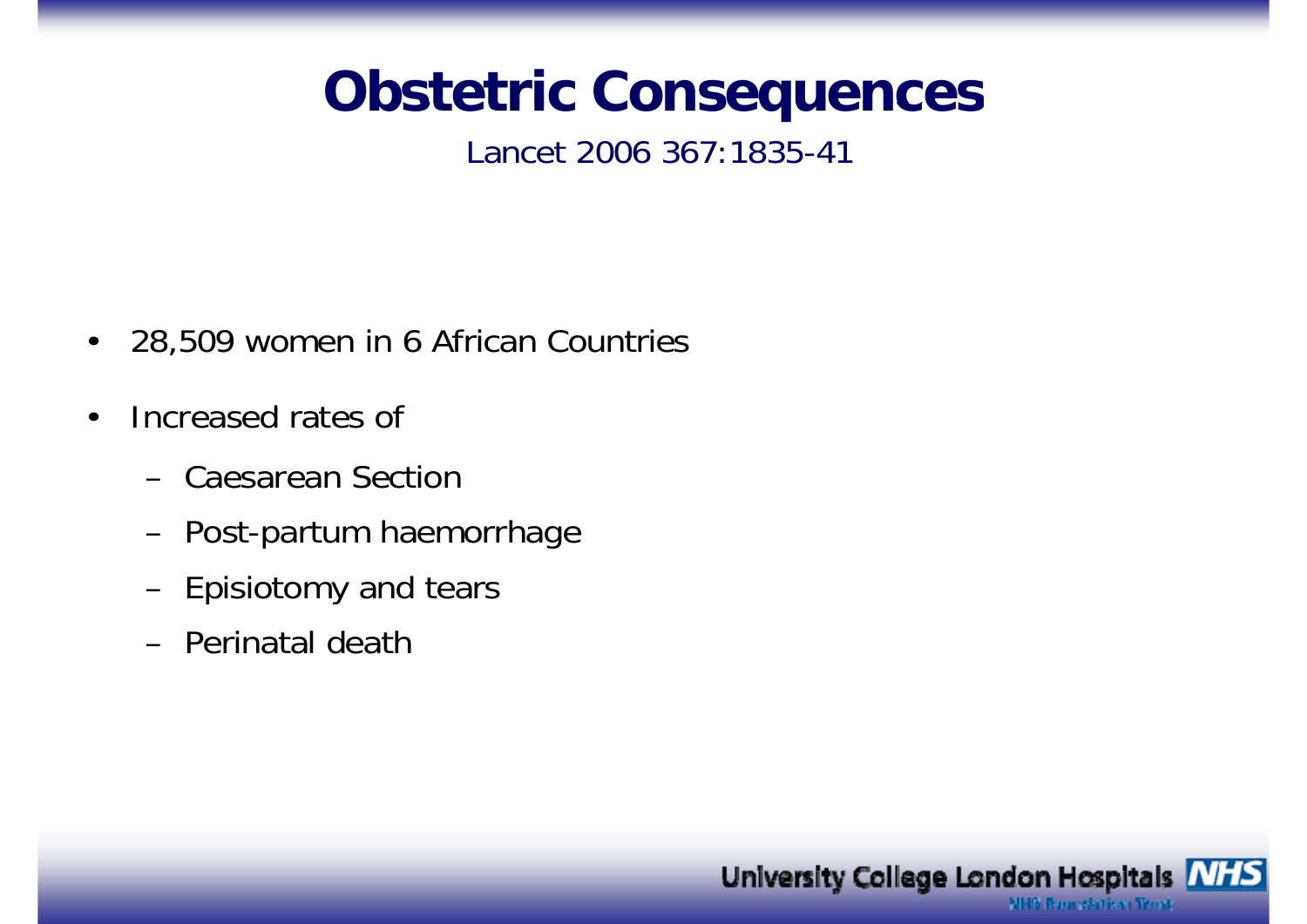## **FGM i th UK in the**

- •Increasing numbers of migrants to the UK from FGM practising countries
- •Anecdotal reports of British girls being sent abroad for FGM and having FGM in the UK
- •Up to 10% of maternities in some London hospitals (2013)
- • FOI requests for media
	- –35,000 women with FGM have given birth in London hospitals 2014
	- –4,000 women and girls treated for FGM health complaints in London 2014
- • **Estimates of numbers of women with FGM living in England and Wales 2011 (Equality Now and City University 2014)** 
	- – Total of **137,000** girls and women
		- •103,000 women aged 15-49 (66,000 in 2001)
		- • $\cdot$  24,000 women over 50
		- •10,000 girls 0-14 ( have had FGM or are a risk)
	- –Since 2008 1.5% of all deliveries to women with FGM
	- –From 1996 to 2010 144,000 girls born to women from FGM practising countries.

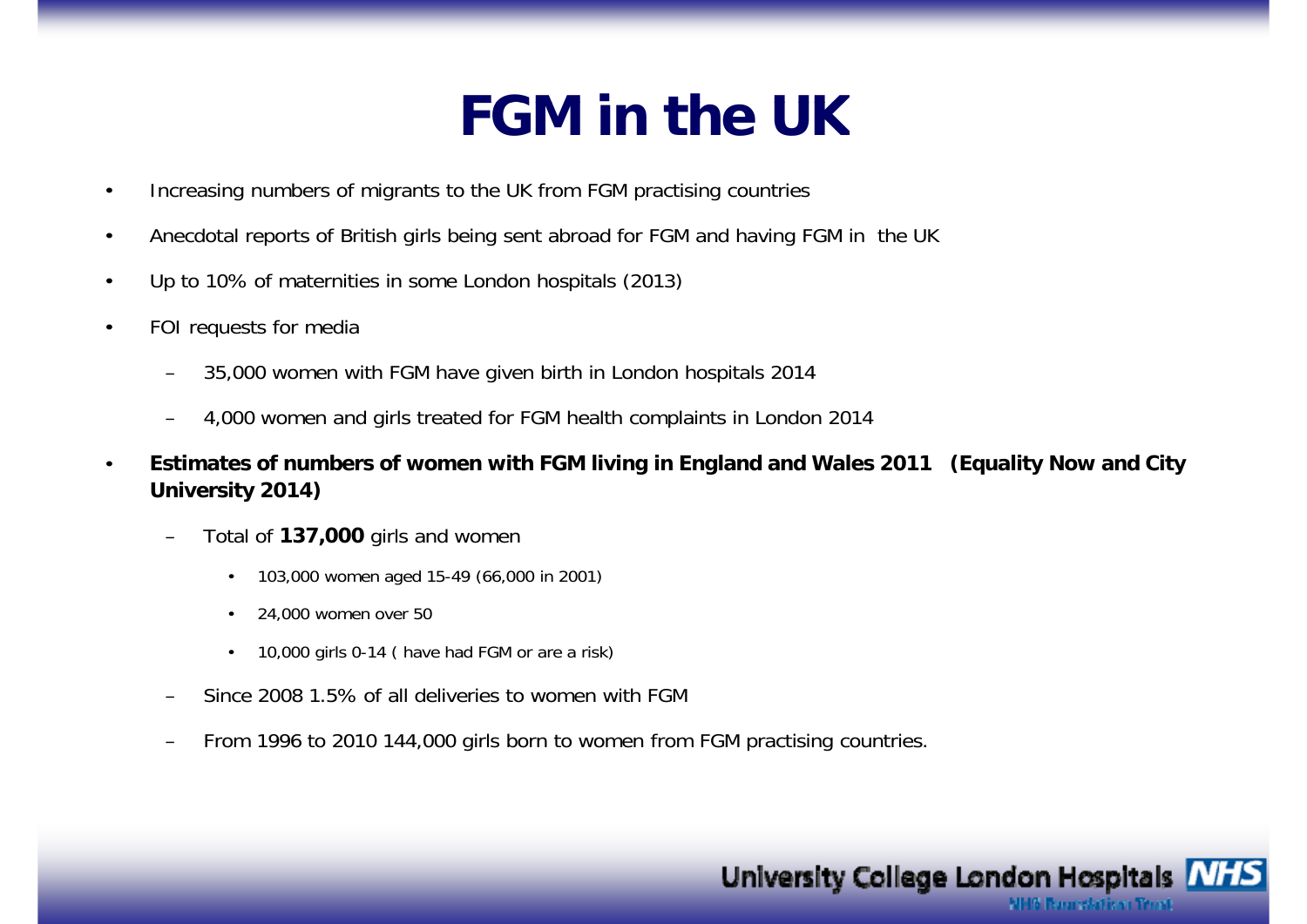## **Classification of FGM**

#### **WHO 2014**

- $\bullet$  Type I: Clitoridectomy: partial or total removal of the clitoris (a small, sensitive and erectile part of the female genitals) and, in very rare cases, only the prepuce (the fold of skin surrounding the clitoris).
- $\bullet$  Type 2: Excision: partial or total removal of the clitoris and the labia minora, with or without excision of the labia majora (the labia are "the lips" that surround the vagina).
- $\bullet$  Type 3: Infibulation: narrowing of the vaginal opening through the creation of a covering seal. The seal is formed by cutting and repositioning the inner, or outer, labia, with or without removal of the clitoris.
- $\bullet$  Type 4: Other: all other harmful procedures to the female genitalia for nonmedical purposes, e.g. pricking, piercing, incising, scraping and cauterizing the genital area

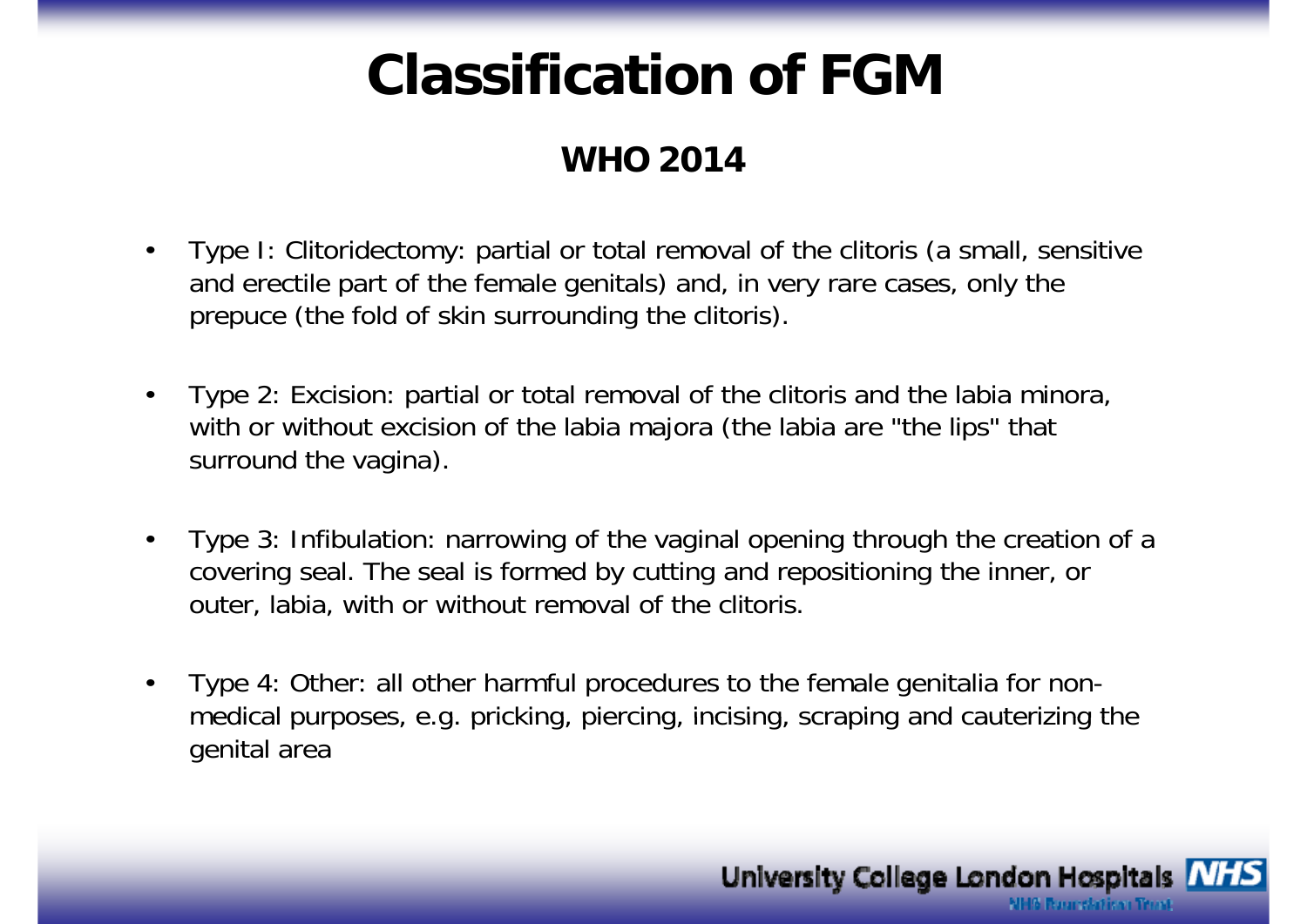# How to identify FGM

- • Self Report (UNICEF 2013)
	- Asking women about whether FGM has been performed has been shown to be reliable
	- Asking women about the Type of FGM they have undergone has **not** been shown to be reliable
	- Studies comparing self reports with clinical examination have shown varying degrees of discrepancy
		- Each society has it's own language and way of describing FGM which may not correspond to the WHO definitions
		- •Many women unaware of the specific details of what has been done to them
- • Health care professionals asking women about FGM
	- Not currently a routine question for antenatal booking or GP registration
	- No universal training on how best to ask
- • Genital examination by health care professional
	- Examination should be clinically indicated
	- Health care professionals must know **who** to ask about FGM
	- Health care professionals must know **how** to ask about FGM
	- Health care professionals must know what to look for

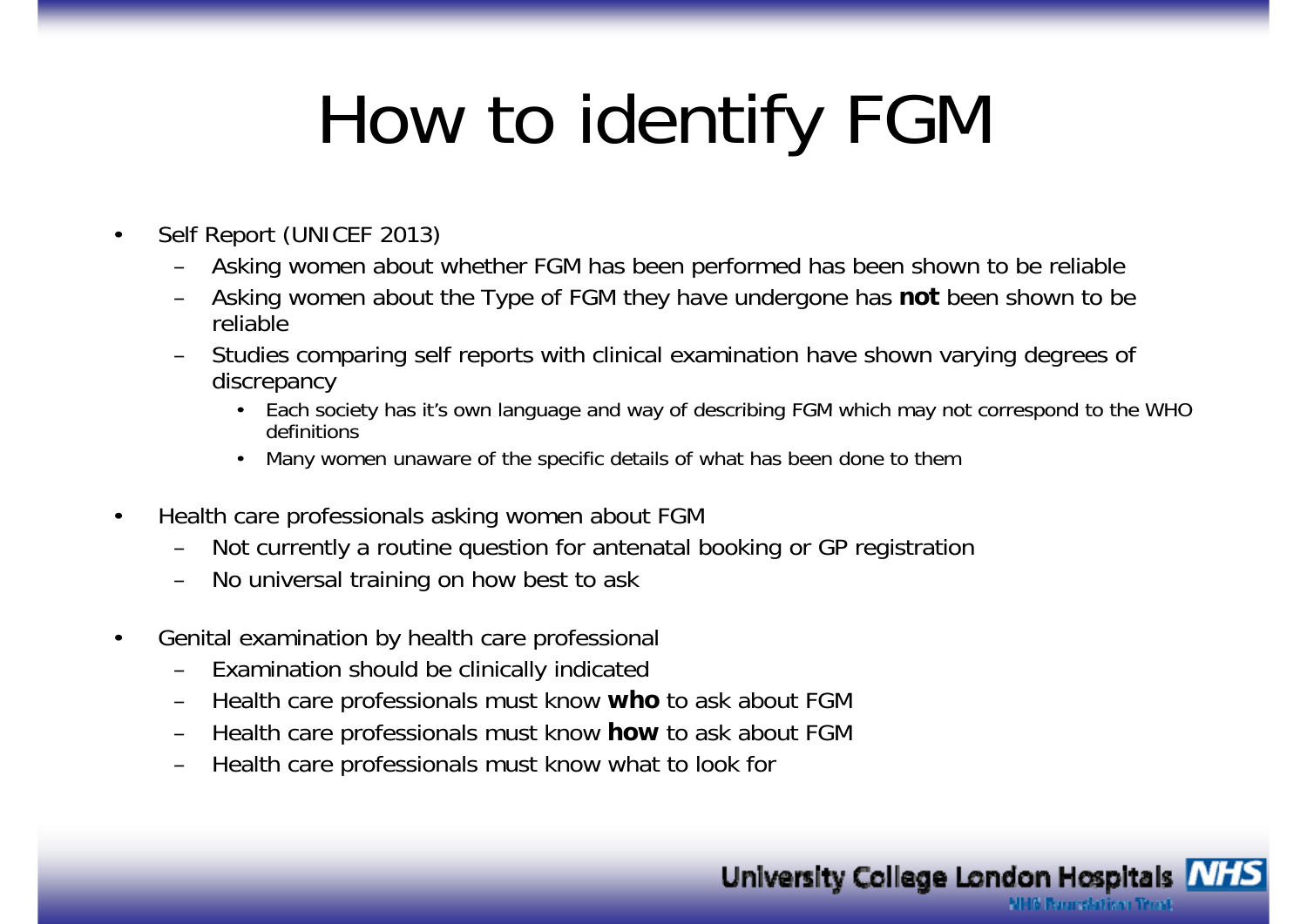# **Barriers for Health Care Workers**

**Taskforce – Health Aspects of Violence Against Women and Children 2010**

- • Lack of Awareness
	- Of the practice
	- Of health implications and legal status
- •Lack of Clear Pathways and Protocols
- •Scanty Evidence Base
- •Information Sharing - confidentiality
- •**Interpreters**
- •Misplaced Cultural Sensitivities

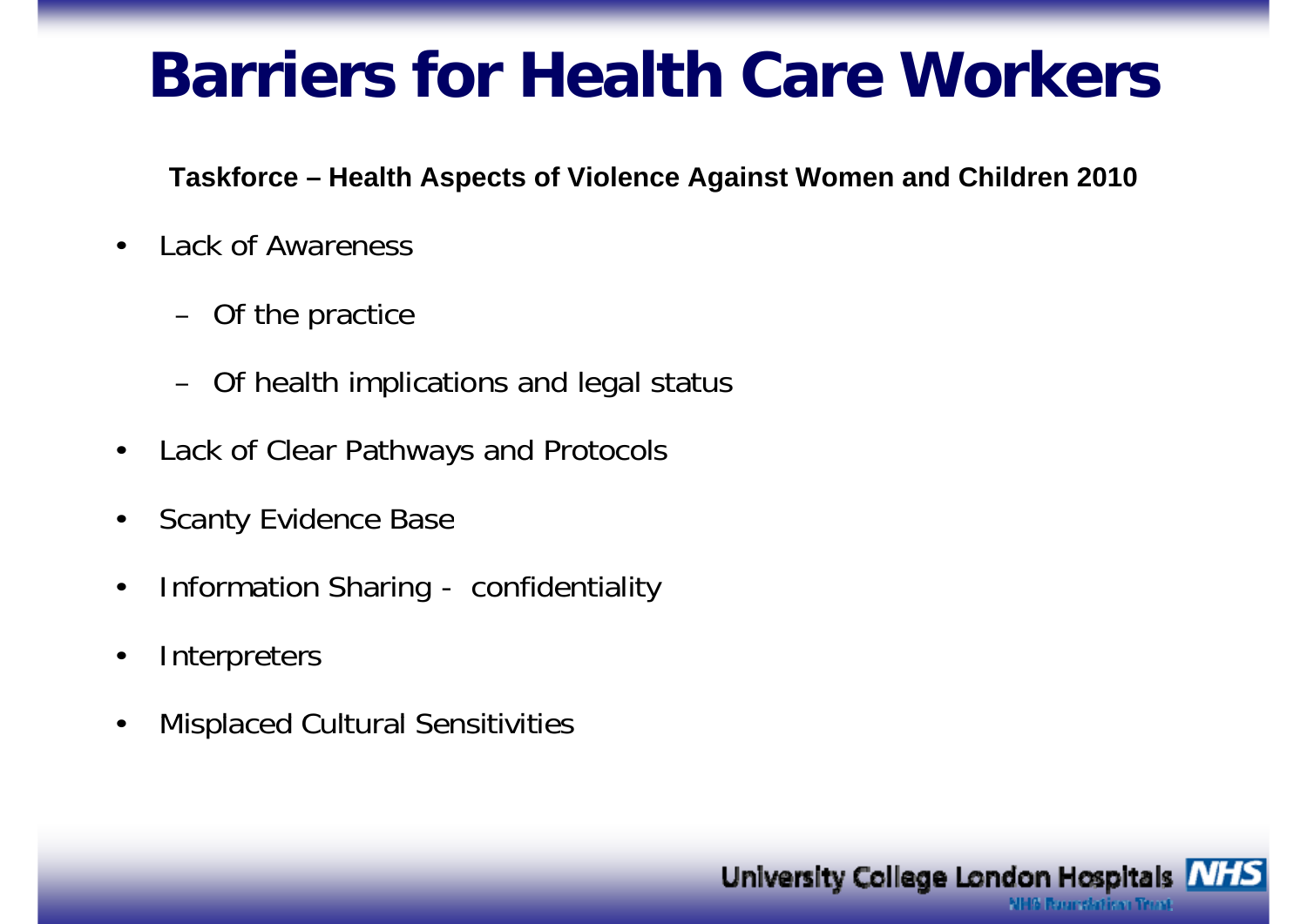# When do women have a vaginal **examination?**

- • Pregnancy
	- Vaginal examination is no longer routine
	- Only if clinical symptoms e.g bleeding, preterm labour etc
	- May be first examined in labour
	- Or if woman admits to FGM
- $\bullet$  Gynaecological symptoms
	- Related to FGM
	- Not related to FGM
- $\bullet$ Gynaecological and Sexual Health screening
	- Cervical Screening (Studies show poor uptake amongst FGM practising communities)
	- **Contraception/Sexual Health Checks**

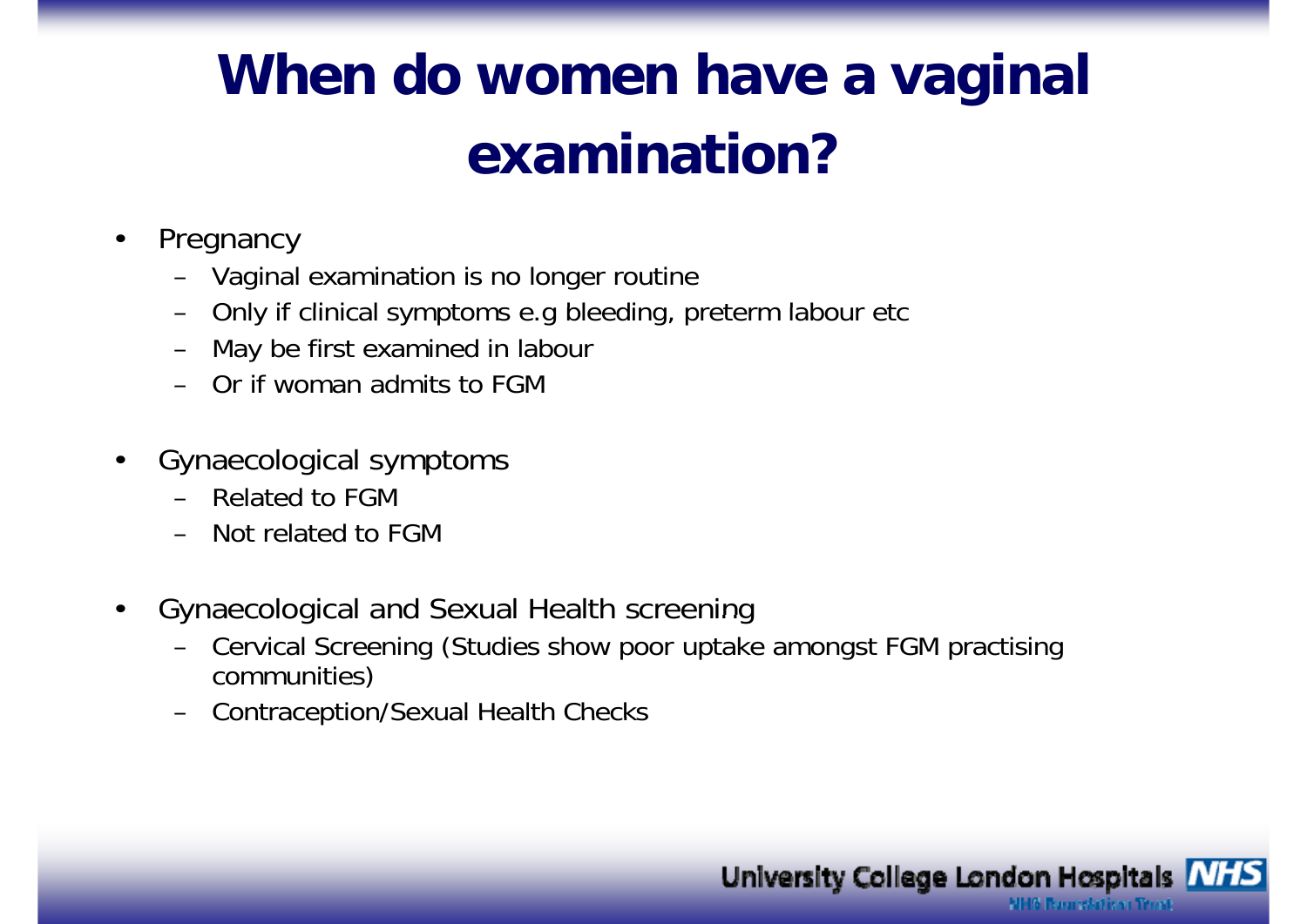# What Type of FGM?

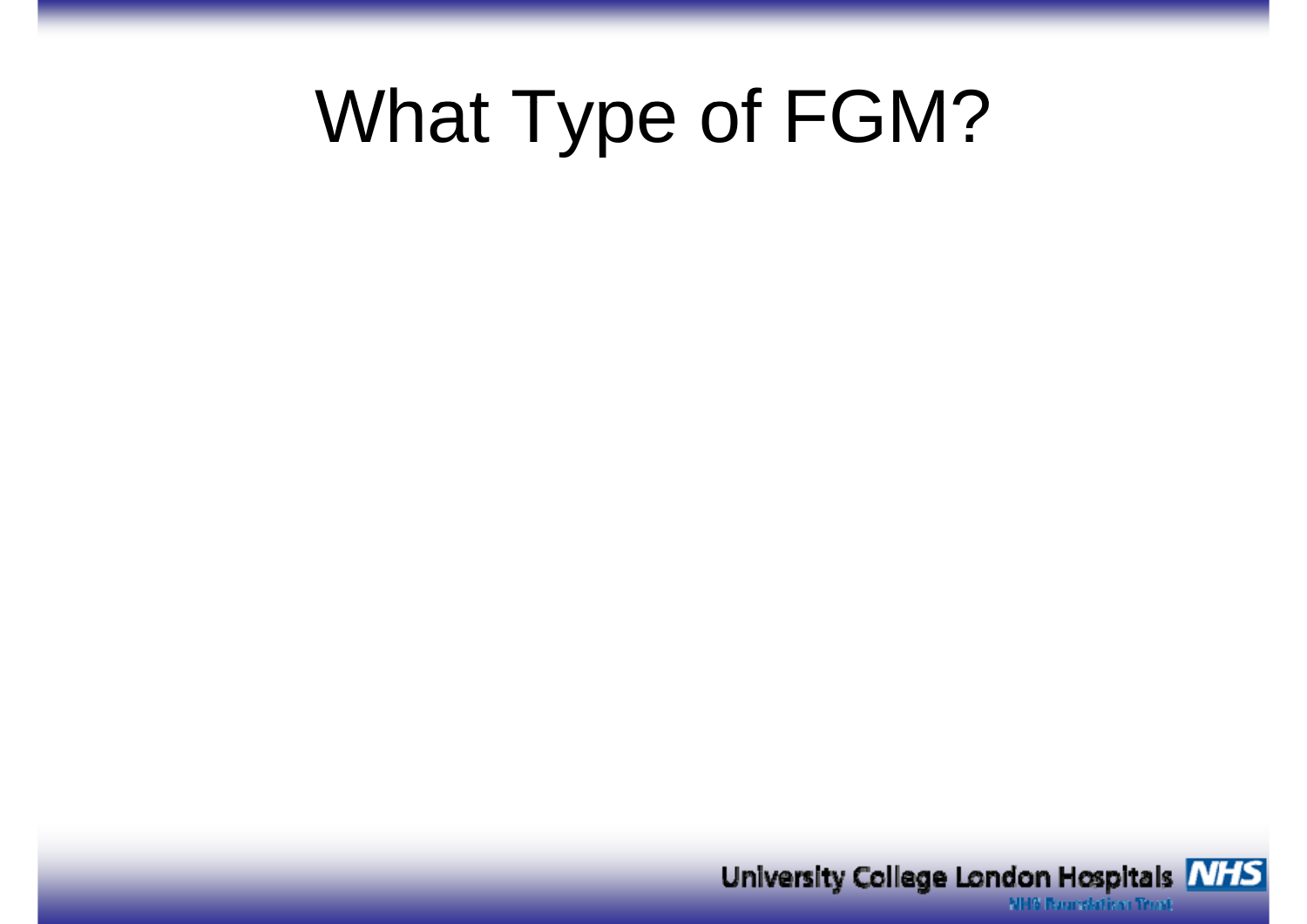#### Increasing move to "ritual nick" ve to "ritual nick

- • Some evidence
	- – FGM performed at increasingly younger ages **1**
	- – More likely to perform "cutting or nicking" – Type 4 FGM
- $\bullet$  Why?
	- Children less able to object – Children less able to objec
	- Less able to disclose
	- **Difficult to detect on di l i timedi**

### **UNICEF Categories 2013**

#### **1.** Cut, no flesh removed

Describes a practice known as nicking or pricking, which currently is categorized as Type IV

#### **2. Cut, some flesh removed** Corresponds to Type I (clitoridectomy) t and Type II (excision) combined

#### **3. Sewn closed**

**ical examination corresponds to Type III**, (infibulation)

#### **4. Type not determined/not sure/don't know**